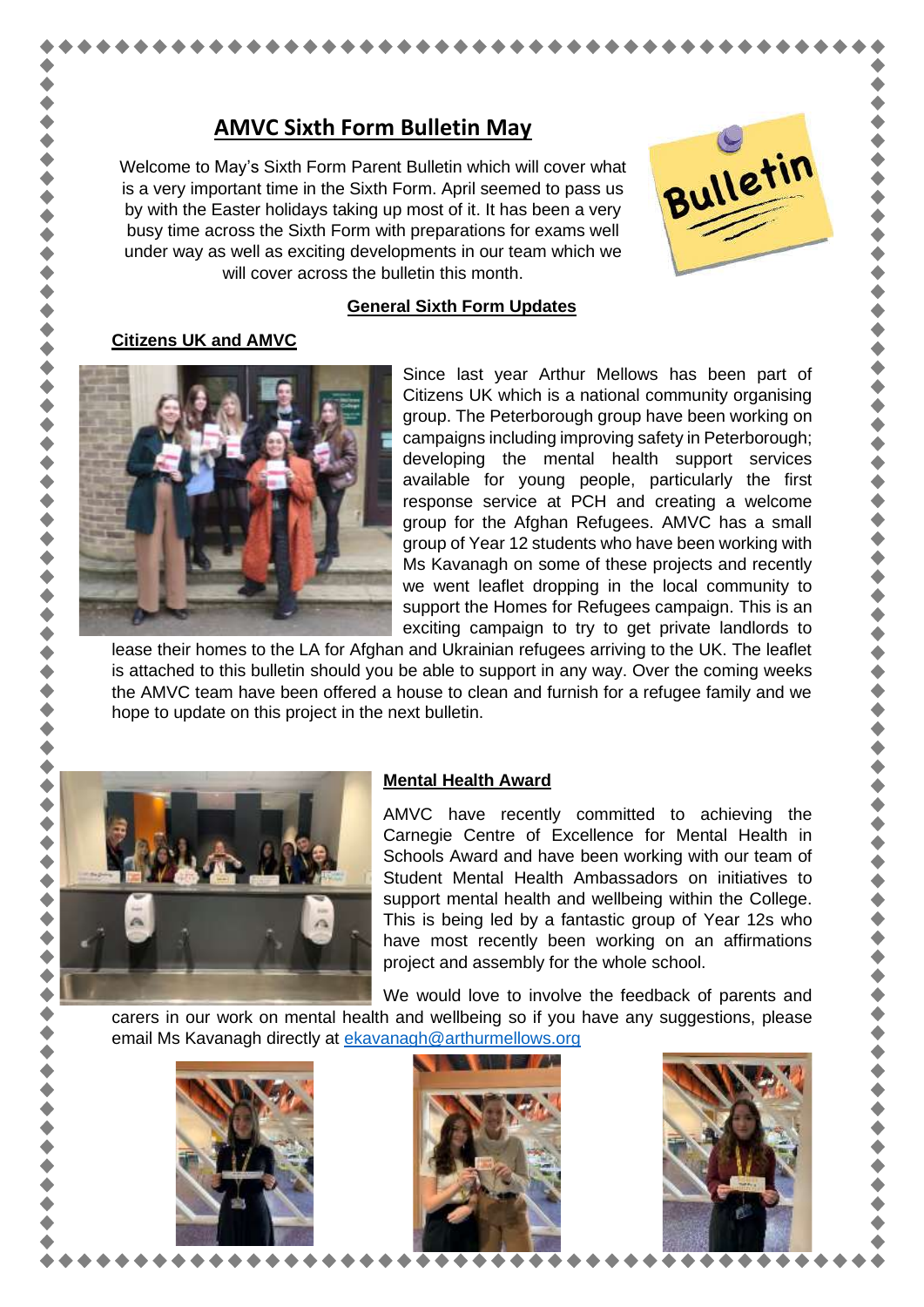Last week one of our wonderful Young Enterprise groups had some great success and won some fabulous awards for their business Embracelets including:

- Most meaningful logo
- Marketing award
- Their idea and being an area finalist



..........

...........

..........

 $\blacklozenge$ 

◆◆◆◆◆

Well done to Grace Johnson, Tiffany Chan, Jess Gumbrell and Charlotte Aitken for their amazing work on Embracelets and also to Mrs Mitchell who has supported them through this project.

### **Positively You**

On Thursday 21 April 2022 we had the educational organisation Positively You come into the Sixth Form and run extensive revision workshops for all of Year 12 and 13. Inspiring, motivational and helpful, the sessions helped students to understand the powers of dual coding in revision as well as exploring how memory recall can be an important tool for exam success. Students have all been given ideas and things they can do to support their revision



from this workshop. If you wanted to support them at home, the main techniques learnt were:

• Dual Coding

• Jigsaws (the word / equation / thing to remember on one post-it or bit of paper / card, the definition of it on another and it in use on another)

- Flash Cards
- Feynman Technique

• Quick fire quizzes (repeating the answer out loud)

# **Changes to the Sixth Form Team**

As we approach this Half Term we welcome our new Sixth Form Pastoral Assistant Miss Adams, who will be supporting Year 12 students for the rest of this year.

Sadly on Friday 6 May we will say a sad goodbye to the amazing Mrs Jones who will be leaving us for QKA where she will continue to provide excellent pastoral care to young people in Peterborough. Mrs Jones has been part of our Sixth Form for many years and we will miss her so much.

# **Bursary**

You can find information about the 16-19 Bursary here on the school website if you feel that your child may be eligible for financial support:

<https://www.arthurmellows.peterborough.sch.uk/page/?title=Bursaries&pid=108>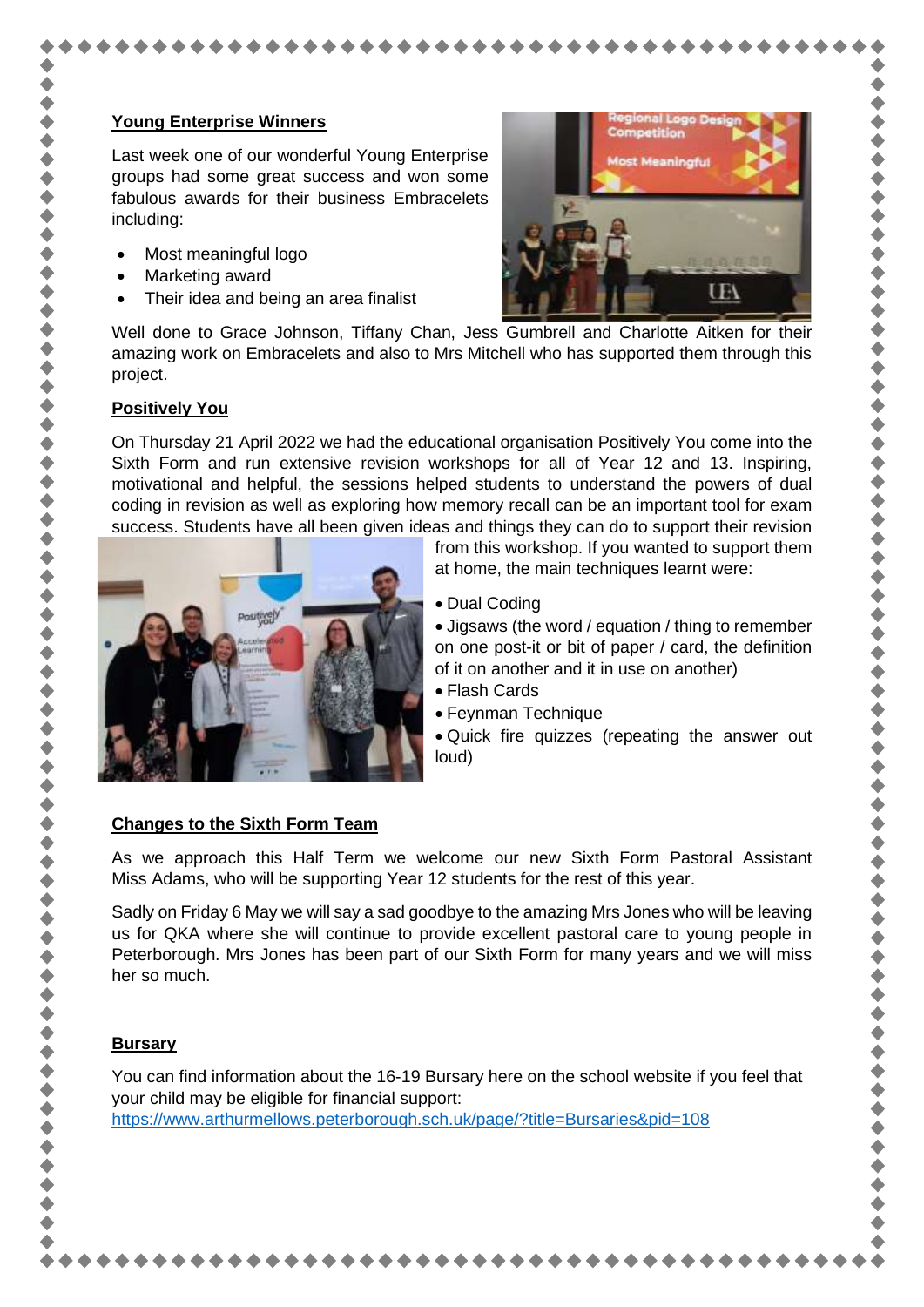### **Year 12 Updates**

### **Post 16 Destinations advice**

Advance notice that there are many events approaching to support Year 12 on their next steps destinations advice. These include The Future Festival on Tuesday 28 and Wednesday 29 June 2022 where we will host a series of events, talks and exhibitions in school covering University, Apprenticeships and Employment. On Tuesday 28 June 2022 we will be hosting a Destinations Parents Evening to run through some of the questions you may have about next steps. More will follow in the next bulletin and follow up school message.

# **UCAS Convention 2022 Bedford University**

To supplement the work we do in preparing for the next steps, we have 100 tickets booked for the annual UCAS Convention which will take place at Bedford University on **Monday 27 June 2022**. Tickets are still available if students have not already signed up.



小小小小小

,,,,,,,,,,,,,,,,,,,,,

# **How can you help?**

If you want to begin exploring options with your child about what they may want to do next, a good place to start is the UCAS website where you can find advice and guidance on all routes available including university, apprenticeships and employment.<https://www.ucas.com/>

# **Year 12 Exams**

Year 12 students are now well under way with their Year 12 examinations and are doing a great job. These exams give us an indication of how your child is doing in their respective subjects. You will be able to discuss the results of these exams with the subject teachers at the online Parents' Evening on Monday 27 June 2022.

For some students studying Vocational routes there are real examinations taking place in May. We have supported the students by running additional revision sessions outside of their normal lessons which they will all attend across May.

Continued…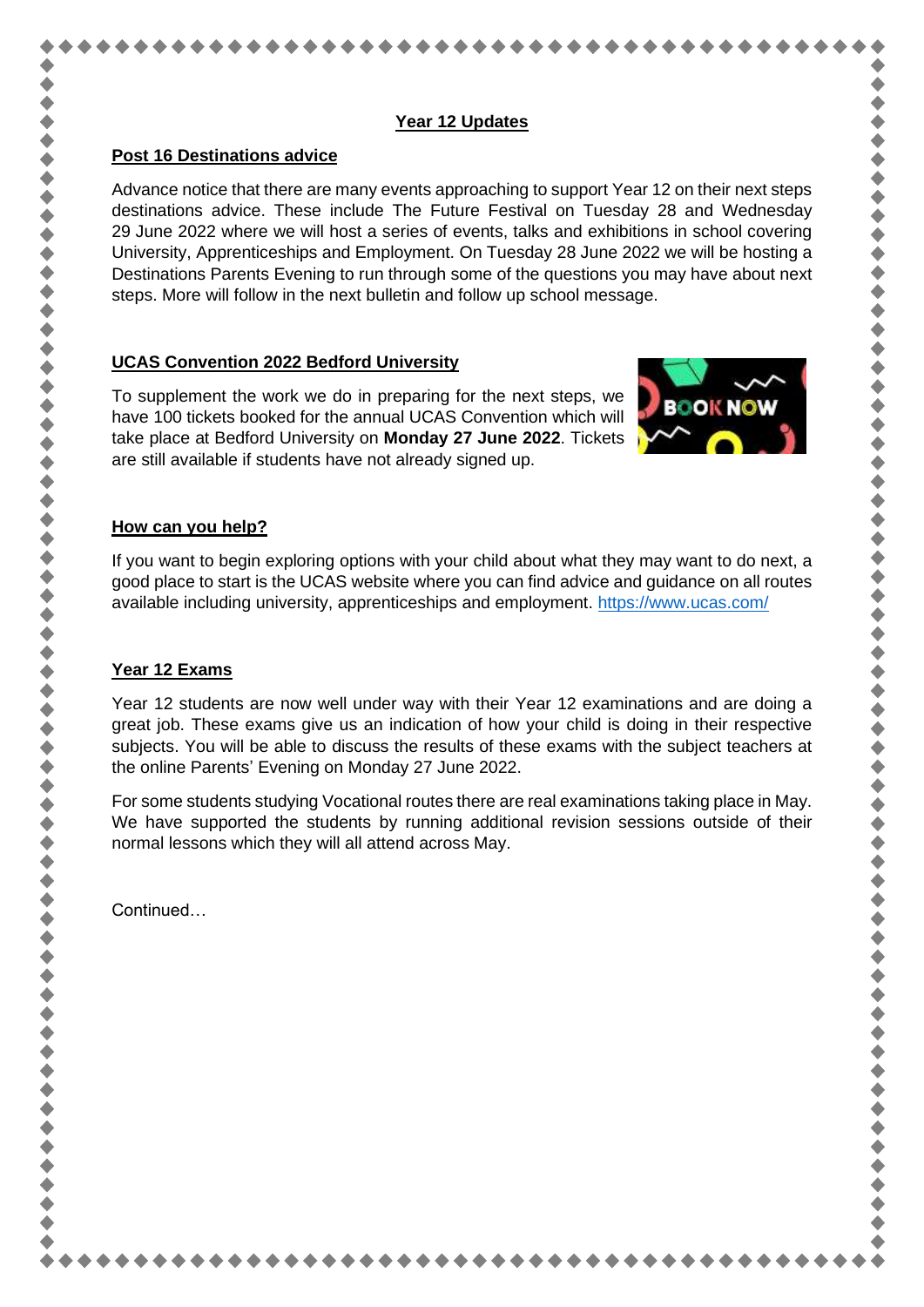#### **New Sixth Form Student Committee**

After a rigorous application and interview process, congratulations to all our Sixth Form students who were awarded roles in the Student Sixth Form Leadership Team. Over the coming months they will build their committees and look to put into initiatives for the coming year which includes charity, mental health and wellbeing, diversity and the environment.



**Head Boy: Sam Fielding**

Student Council, oversight of The Sixth Form Committee, Governor Liaison, Last Day and Open Evenings



Student Council, oversight of The Sixth Form Committee, Governor Liaison, Prom and Open Evenings

**Head Girl: Grace Pye**



**Deputy Head Boy: James Shaw**

Development of Professional Development, Charity and Volunteering Initiatives, working with and promoting Citizens UK alongside students and parents



### **Deputy Head Girl: Charlotte Chapman**

Yearbook and Hoody oversight, Four C's MAT Liaison, development of Community / Social Initiatives across the Sixth Form

 $\blacklozenge$ 



**Assistant Head Boy: Arjun Singh** Development of Professional Development, development of Nutrition and Exercise Initiatives, liaison with the catering provider



**Assistant Head Girl: Shaylee Neveling** Development of Professional Development, development of Diversity Initiatives, liaison with Life Skills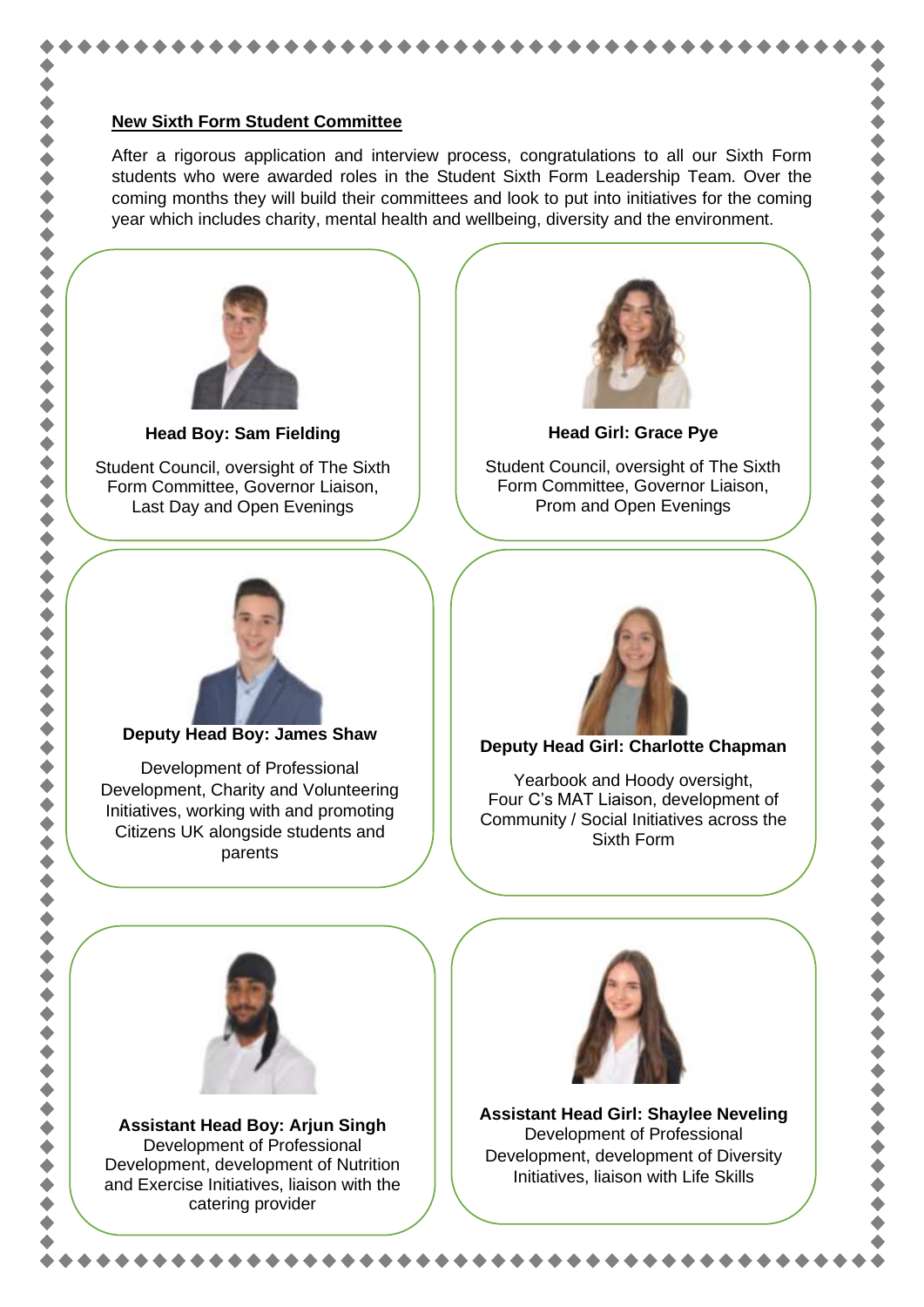### **Year 13 Updates**

# **Prom**

The Year 13 Prom is taking place on Friday 24 June 2022 at The Marriott in Peterborough. Payment for Prom has now closed. We are looking forward to this event and excited to celebrate the Year 13's and their time at Arthur Mellows.



# **Year 13 Celebration Day and Study Leave 2022**

The Year 13s will have their celebration day on **Friday 13 May 2022**. On this day we will host a breakfast, sign yearbooks, issue awards and have a BBQ celebrating all that they have achieved across their time at AMVC before the formal examinations start the week after. Across 16 - 27 May 2022, students will still be in school and attending lessons but whilst the formal examinations start on Monday 16 May 2022, we will be running a bespoke timetable for students which will allow them to attend revision sessions with their teachers. Year 13 will officially finish on Friday 27 May 2022 with study leave commencing from Monday 6 June 2022 where students will only attend College for their examinations or for revision sessions.

# **UCAS 2022 Year 13**



UCAS has now closed for applications and students are eagerly awaiting to hear back from their offers. The whole of the Sixth Form team is on hand to support students with their decision making. If you need any support with this or have questions you are welcome

to contact the team or have a look at this page on the UCAS website which explains everything you need to know:

<https://www.ucas.com/connect/blogs/what-happens-next> [https://www.ucas.com/undergraduate/after-you-apply/types-offer/replying-your-ucas](https://www.ucas.com/undergraduate/after-you-apply/types-offer/replying-your-ucas-undergraduate-offers)[undergraduate-offers](https://www.ucas.com/undergraduate/after-you-apply/types-offer/replying-your-ucas-undergraduate-offers)

# **Student Finance 2022-2023**

Student Finance is now open for applications and you can find everything you need to know about this here: [https://www.gov.uk/government/publications/student-finance-how-youre](https://www.gov.uk/government/publications/student-finance-how-youre-assessed-and-paid/student-finance-how-youre-assessed-and-paid-2022-to-2023)[assessed-and-paid/student-finance-how-youre-assessed-and-paid-2022-to-2023](https://www.gov.uk/government/publications/student-finance-how-youre-assessed-and-paid/student-finance-how-youre-assessed-and-paid-2022-to-2023)

Students have had a session on Student Finance with Mr Collins, Head of Year 13, and their Form Tutors and we will be providing more information about Student Finance deadlines in the months to come.



..........